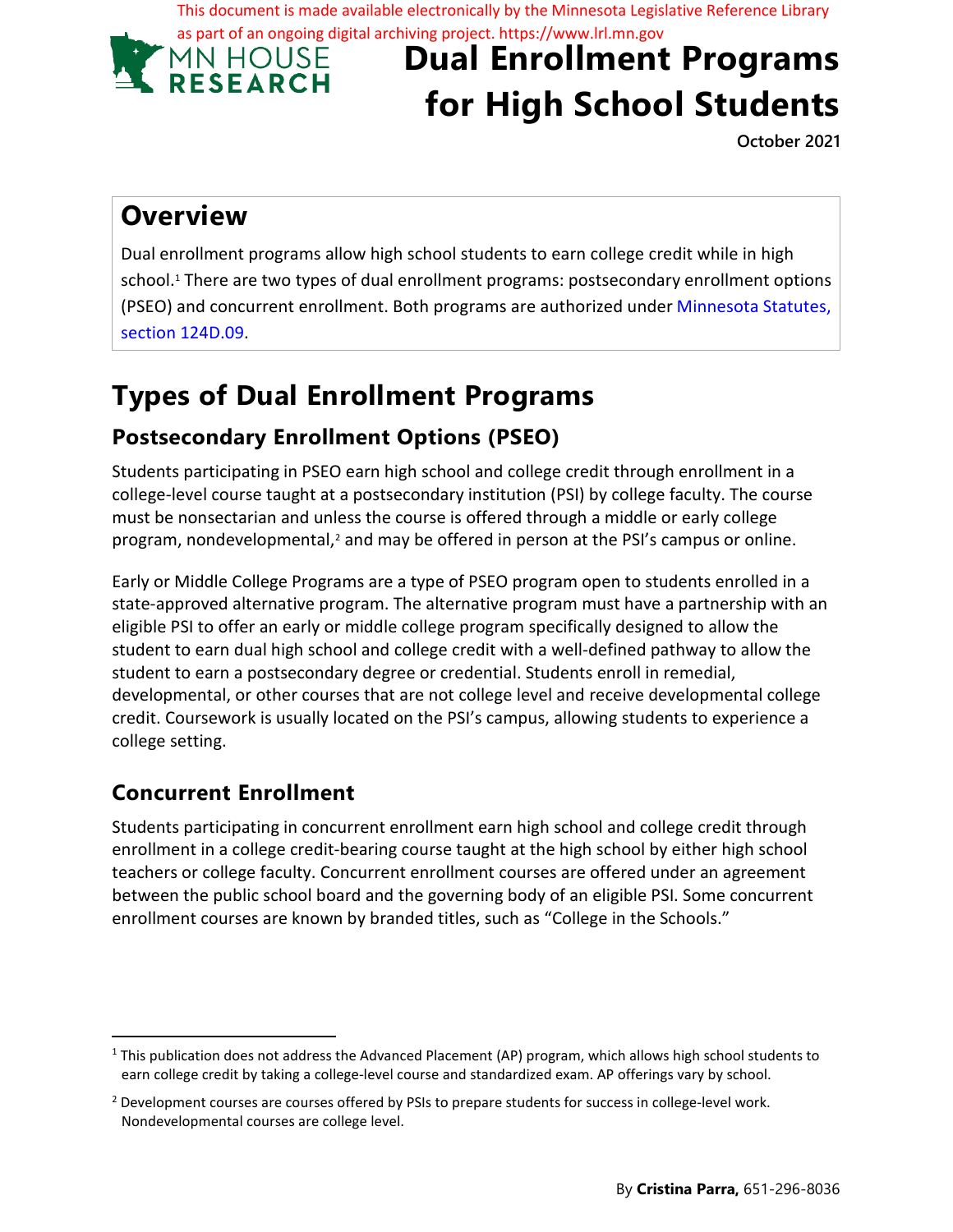### **Requirements and Limits**

#### **Student Eligibility**

Students enrolled in 11th and 12th grade in a school district, charter school, nonpublic school, home school, or American Indian-controlled tribal contract or grant school may participate in PSEO. For students in 9th and 10th grade, eligibility for dual enrollment programs varies by a student's grade; whether the student is enrolled in a public school or American Indiancontrolled tribal contract or grant school eligible for aid under Minnesota Statutes, section 124D.83, or in a nonpublic or home school; and whether the student seeks to enroll in a career or technical education course, world language course, or other eligible course. Students must also meet residency requirements. For more information on student eligibility requirements, see Minnesota Department of Education, Postsecondary Enrollment Options (PSEO)Reference Guide, available at <https://education.mn.gov/MDE/dse/ccs/pseo/>.

In addition to the statutory eligibility requirements, students must also meet the PSI's admission standards to participate in specific PSEO programs and courses. Admission standards vary by grade and may include a student's score on the ACT or SAT, class rank, and score on state standardized assessments. A PSI may also limit the number of PSEO courses a student may enroll in, and may require a student to meet prerequisites for particular courses. A concurrent enrollment program may also establish student eligibility criteria.

#### **Course Limits**

A student who first enrolls in dual enrollment courses in 9th grade may enroll in these courses for up to the equivalent of four academic years. If the student first enrolls in 10th grade, the limit is three academic years, if in 11th grade the limit is two, and in 12th grade the limit is one. A student may earn enough college credits to earn a college credential such as a certificate or associate degree. Students may also earn credits that are part of the Minnesota Transfer Curriculum, a 40-credit package of general education courses. Once a student earns credit for a course in the transfer curriculum at any Minnesota State institution, all Minnesota State institutions must recognize the credit; the University of Minnesota also recognizes credits for these courses.

#### **Institution Eligibility**

The following are defined as "eligible institutions" for purposes of participating in dual enrollment programs: "a Minnesota public postsecondary institution, a private, nonprofit twoyear trade and technical school granting associate degrees, an opportunities industrialization center accredited by an accreditor recognized by the United States Department of Education, or a private, residential, two-year or four-year, liberal arts, degree-granting college or university located in Minnesota."

A PSI must request approval from the commissioner of education to participate in PSEO. A list of PSEO participating institutions is available on the Minnesota Department of Education website.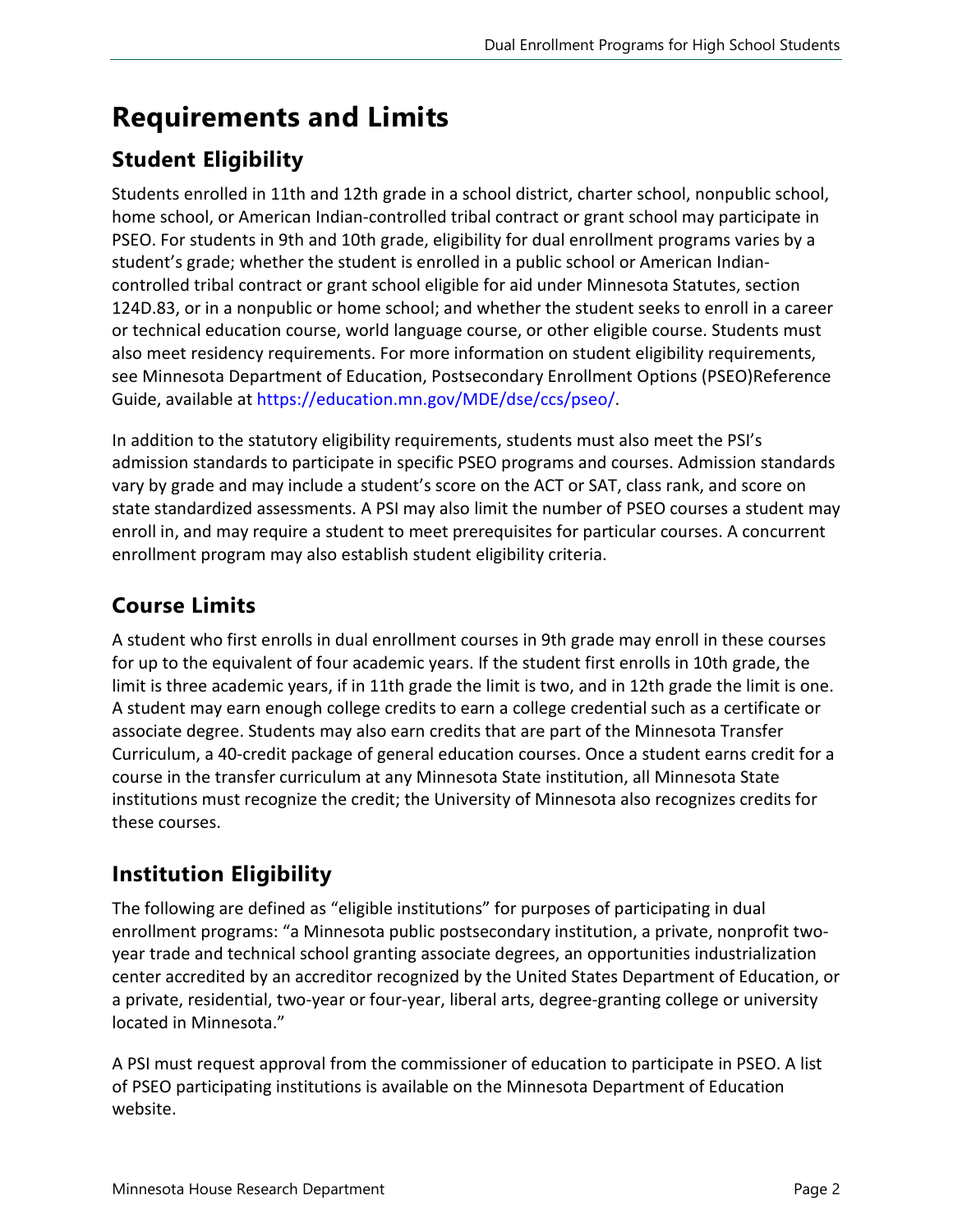#### **Teacher Requirements**

State law requires all teachers to meet teacher licensure requirements under [Minnesota](https://www.revisor.mn.gov/statutes/cite/122A) [Statutes, chapter](https://www.revisor.mn.gov/statutes/cite/122A) 122A, and sets no additional requirements for teachers of concurrent enrollment courses.

However, the Higher Learning Commission, which accredits PSIs, sets criteria for faculty credentials and requires that high school teachers meet the same credential requirements as an institution's faculty when teaching a course for credit from that institution. As a result, starting September 1, 2022, high school teachers teaching concurrent enrollment courses must have a master's degree or higher in the discipline the teacher is teaching; if the teacher has a master's degree in another discipline, such as education, the teacher must have 18 graduate credits in the discipline of the concurrent enrollment course. The legislature has provided funding for programs helping teachers to enroll in coursework necessary to obtain the 18 graduate credits.

#### **Student Access to School and School Activities**

A school district must allow a student enrolled in dual enrollment courses to remain at the school site during regular hours, and must allow the student reasonable access during school hours to computer and other technology resources the student needs to complete coursework for a dual enrollment course. A district must not prohibit the student from participating in school-sponsored activities.

## **Funding**

The funding method for a dual enrollment program depends on whether the program is a traditional PSEO program or a concurrent enrollment program. For a public school student enrolled in traditional PSEO full-time, the Department of Education pays the PSI 88 percent of the basic general education revenue for the student, and pays the school district the remaining 12 percent. The other types of revenue that the district would normally receive for the student are "saved" by the state. For nonpublic school students, the state pays the PSI 88 percent of the basic general education revenue, and does not make a residual payment to the school district of residence. For part-time PSEO students, the state pays the district a proportionate share of the total school revenue attributable to the student, based on how much time the student is attending the high school rather than the PSI. Students in PSEO courses do not pay the PSI for tuition, textbooks, materials, or support services, but do pay for equipment that becomes the property of the student.

The state does not make any payments to the PSI for concurrent enrollment courses or other courses offered through an agreement between the district and PSI. The agreement determines how much the district pays to the PSI for the course. The state provides the same funding to a district as it would otherwise, except that the district receives additional aid under the concurrent enrollment aid formula. Students pay no cost to participate in concurrent enrollment courses.